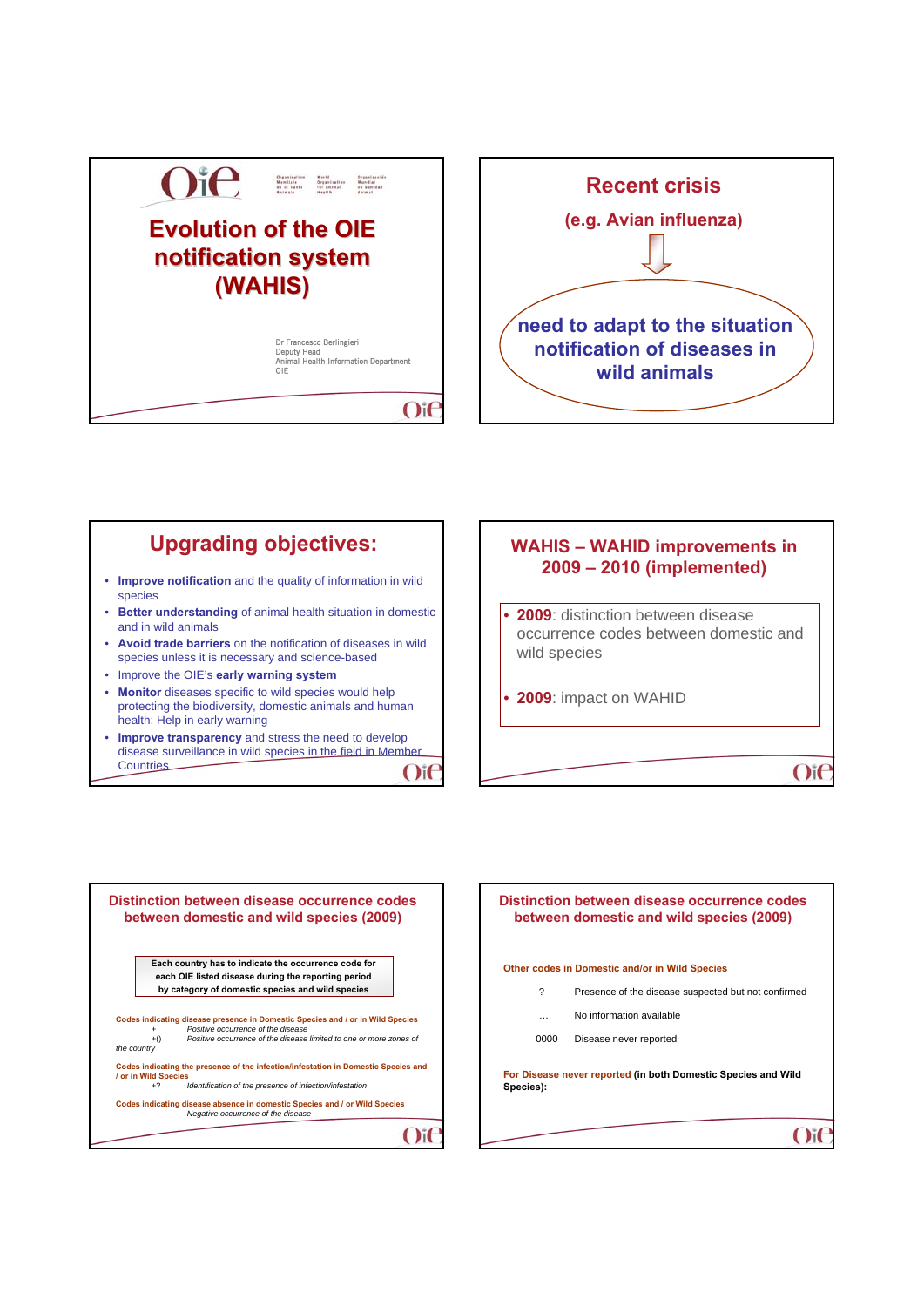



**Change in WAHID interface - 2009 Change in WAHID interface - 2009** r (phopa (papayapa (phk )<br>1 (a) (11) Imphaw at Alederical Paleon<br>Arawa Pelin & Aleder () Catalantales () Pal<br>10000 By (Experimenty ) (p) Report  $\begin{array}{r} \mbox{\scriptsize time} \\ \mbox{\scriptsize time} \\ \mbox{\scriptsize c} \end{array} \times$  $\frac{1}{2}$ me Liv Animal health situation  $\ddot{\mathbf{x}}$  $\cos{(\frac{\pi}{2000})}$ **Country Service - June** \*\*\* **South of N. Story product XXXX** 

)<br>Der Eller Alfred States Senator (186 )<br>Cor + C X (a) (in the Correlation of **COLORADO DE LA CASA A Alexan T Culometale (2 Awrenast 2 w VAHID Interface** Chesse by Single courty. (a) Pagent Entre world an County Israel  $\begin{array}{rcl} \text{Unvert} & \text{if } \text{Invert} \\ \text{if } \text{Invert} & \text{if } \text{invert} \\ \text{if } \text{Invert} & \text{if } \text{Invert} \rightarrow \end{array}$  $\overline{\mathbf{r}}$ Disease timelines



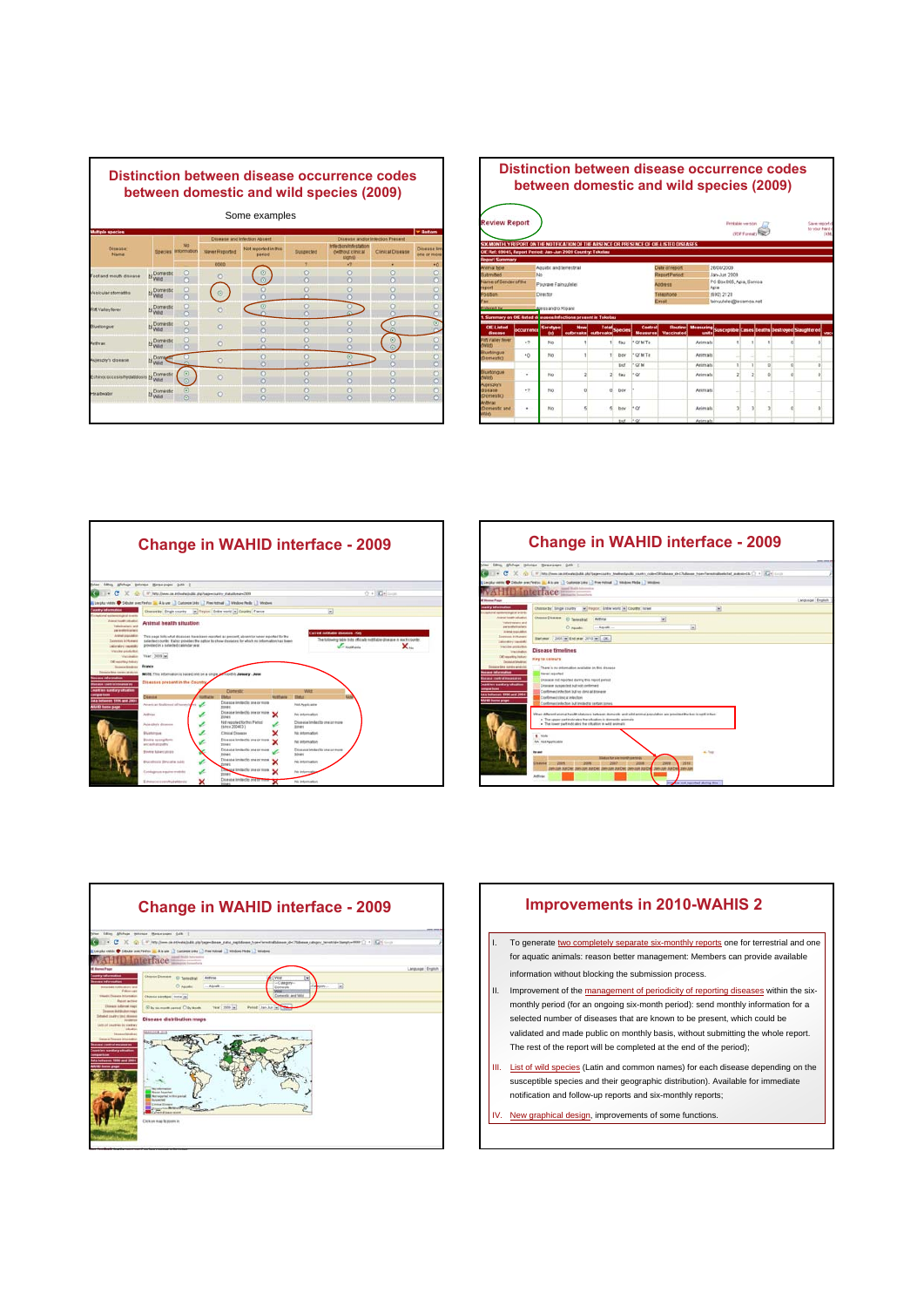